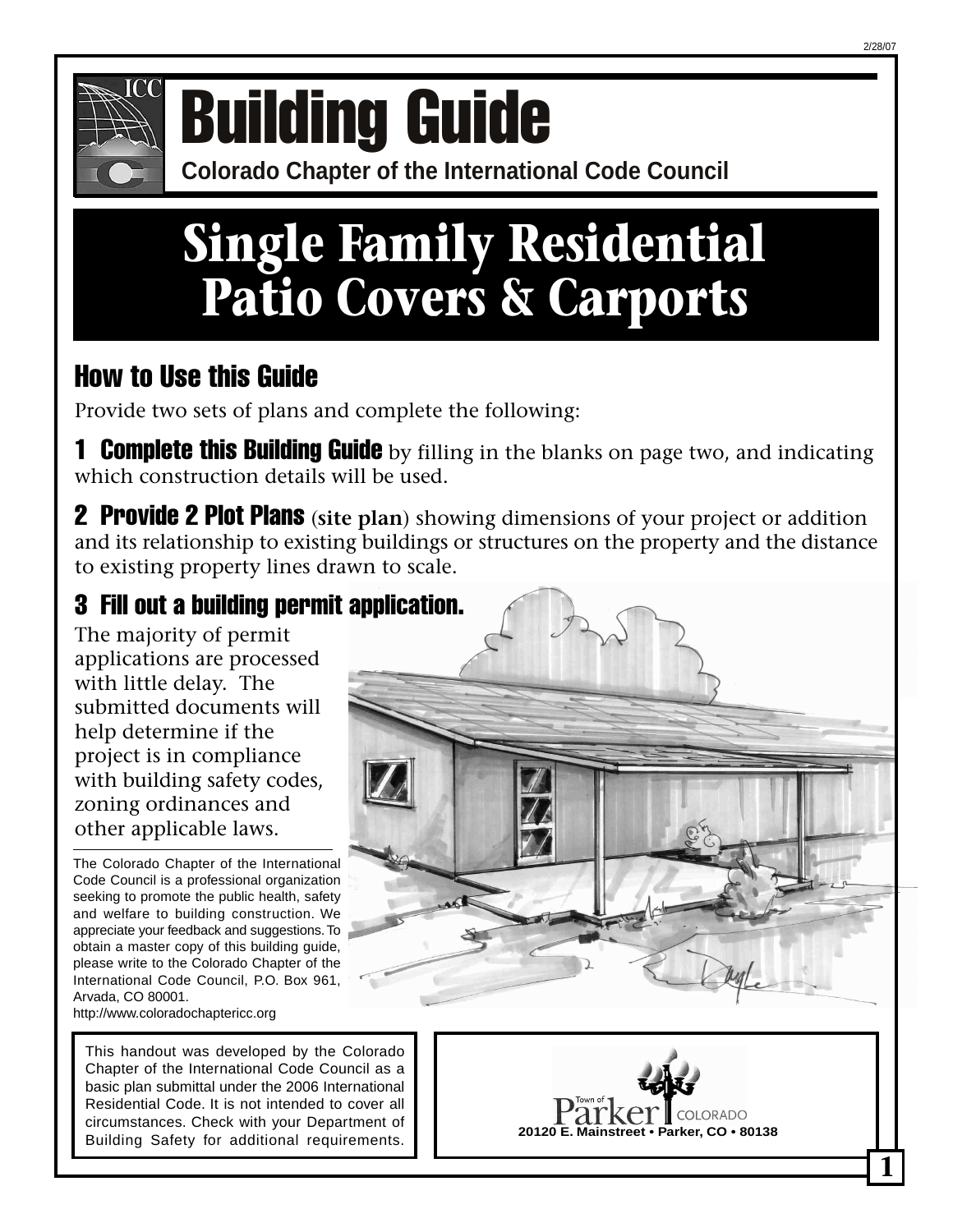### **Single Family Residential Patio Covers & Carports**

#### **Directions**

- **Address:**
- 1. Fill in the blanks with dimensions and materials which will be used to build the structure. Please print legibly.
- **2.** Indicate in the check boxes which details from page 3 will be used. Please note if any of the sides of your carport addition are closer than 5'-0" to the property line, that side of the carport must be enclosed with a solid 1 hour fire rated wall as shown in Alternate Details B and C. You must however, keep at least two sides of the carport open to conform to the building code requirements. Zoning approval is required.
- **3.** Roofing to be installed per manufacturer's instructions, including low slope application and required inspections made.